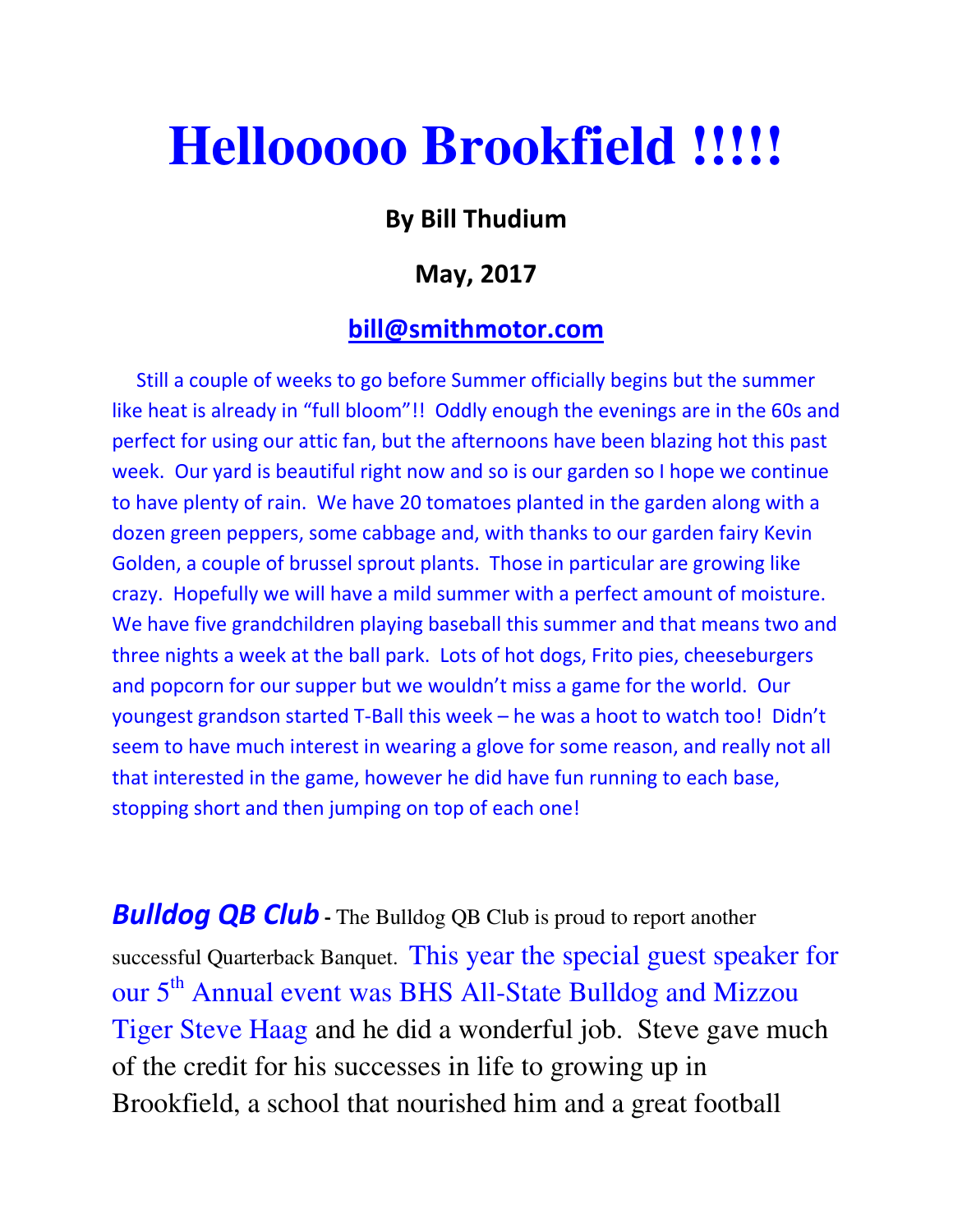program. The QB Club also honored the 1992 Bulldog team State Semi-Final team on the occasion of their  $25<sup>th</sup>$  anniversary. Voice of the Bulldogs Jeff Elliott created a tape for the event in which he introduced each player just like he does before each home game. Unfortunately our '92 player turnout was a disappointment this year compared to last but those who did make it appreciated the acknowledgement and had a good time.

 The Banquet was held this year at the Brookfield Plaza Shopping Center in the building where Southside Equipment and the Staley Thriftway stores were once located. The building was originally built as a full service grocery store so there was ample room for seating 300 plus people. Club members spent several days ahead of the event cleaning and scrubbing the place to make it work for our banquet and everyone seemed to like the new setting. Can't tell about next year's Banquet yet since we don't know if this building will be available next spring.

 As in past years there were a limited number of tickets sold and a \$10,000 drawing was held. Names were drawn throughout the evening in 25 name segments with the  $9<sup>th</sup>$  person winning \$100. The event was the same except that instead of waiting until the end to pull the winning ticket stub we pulled the losing tickets first. Those who wanted to pay \$5 could have their names thrown in a separate pot which gave them another chance to have their name drawn from that pot at the end of evening and put back into the final drawing. As the evening progressed a final group of 10 people were left. Those names were put in a separate pot and each lost out as their names were drawn. When it got down to just the final 2 people we checked with each and they decided to divide the \$10,000 rather than taking a chance of not winning anything. This year's winners were former Coach Dave Shaw and Shane Evans. Unfortunately neither were in attendance, but of course they still won the money! The Brickhouse Restaurant catered our event this year.

New Bulldog Head Football Coach – BHS has hired a new Head Football Coach. His name is Scott Stevens and he started work at the end of May. Our son Nile Thudium has been the Bulldog Coach for the past 8 year. He decided to apply for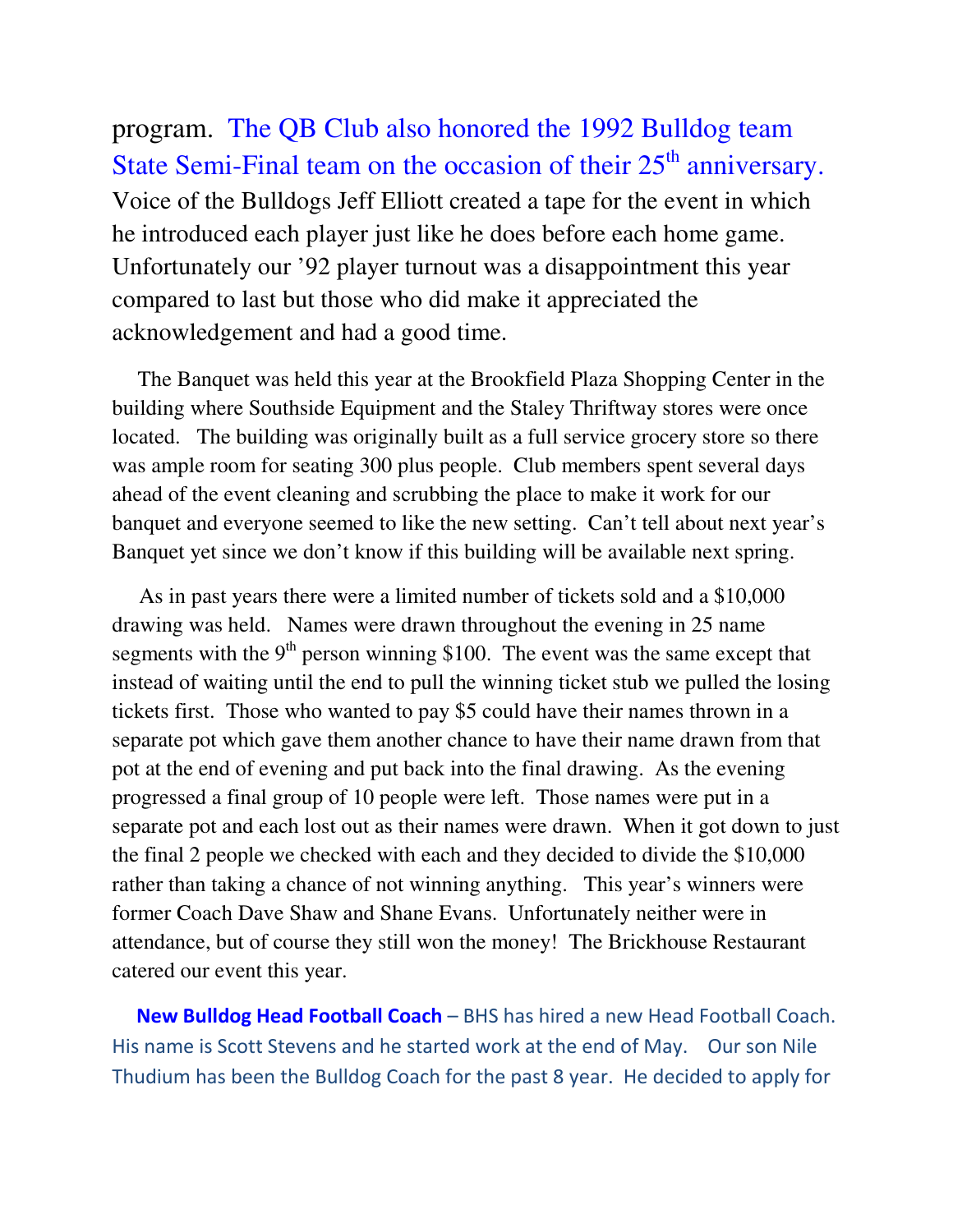the High School Principal job when it became vacant and was chosen so he had to resign his beloved Coaching position. Following an extensive search, which included 24 applicants, the interview team invited 8 applicants for personal interviews. Coach Stevens has been the Defensive Coordinator at Trenton High School. He is a Trenton native and THS graduate. He was a running back on the Trenton State Semi-Final team and went on to play for 5 years at Truman University. Coach Thudium expressed his confidence that Coach Stevens will be an excellent Coach for the Bulldogs. He was in full Coaching mode this past week with his first training camp. The well won't be dry for Coach Stevens. The Bulldogs have plenty of experienced and talented players returning from last year's squad. You will remember that Coach Thudium ended up starting a number of sophomores last year from a very talented class and they are all expected back this year. The Bulldogs held their first camp this past week under Coach Stevens and 65 boys picked up equipment. That surely made Coach Stevens happy to start out his career as a Head Coach in Brookfield!

 Annual Chamber Banquet - Shane and I attended the Brookfield Chamber of Commerce Banquet recently. It was well held once again at the Brickhouse Restaurant and was well attended. Following the meal the Chamber presented special awards to the Linn County Leader for 150 continuous years in business and to Stanbury Uniforms for its 100th year in business. The newspaper has published under different names over the years and Stanbury has actually been in Brookfield for 59 years.

 The Brookfield Area Growth Partnership presented its annual community awards; The award for "Leadership" went to Richard Techau for his many years on the City Council and for his dedicated service to the Balloon Derby since its inception. "Philanthropy" went to Stanbury Uniforms for its unrivaled support of the community and the School. "Reconnecting Brookfield" went to Prenger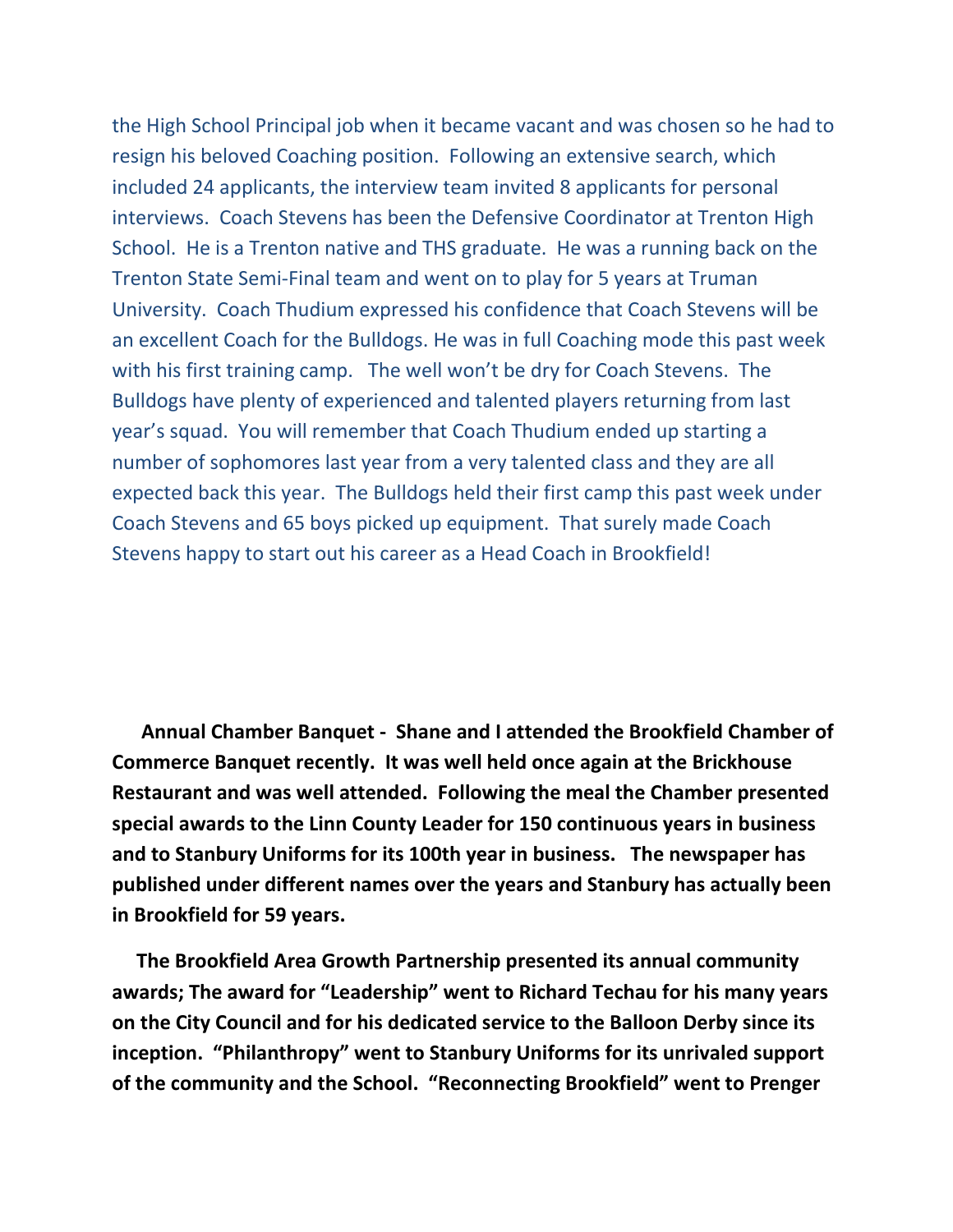Foods for bringing a terrific full service grocery store back to the community. Following the presentation there was a live auction of a whole variety of donated items. All in all a really nice evening! It is becoming an annual thing for me to list the Chamber Presidents over the years so here goes:

1938 Rollins Brownlee

- 1944 L.G. Kelley
- 1946 P.W. Markham
- 1949 W.W. Rutherford
- 1950 Rev. W. Icenogle
- 1952 H.K. West
- 1954 H.L. Carroll
- 1955 O.J. Cleveland
- 1956 Henry Williams
- 1957 James Price
- 1958 Darrell Rodd
- 1959 Paul Meyer
- 1960 Don Schooler, Sr.
- 1961 Phil Fosse
- 1962 Walter Allen
- 1963 Ray Brown
- 1964 Manford Easley
- 1965 Leon Robinson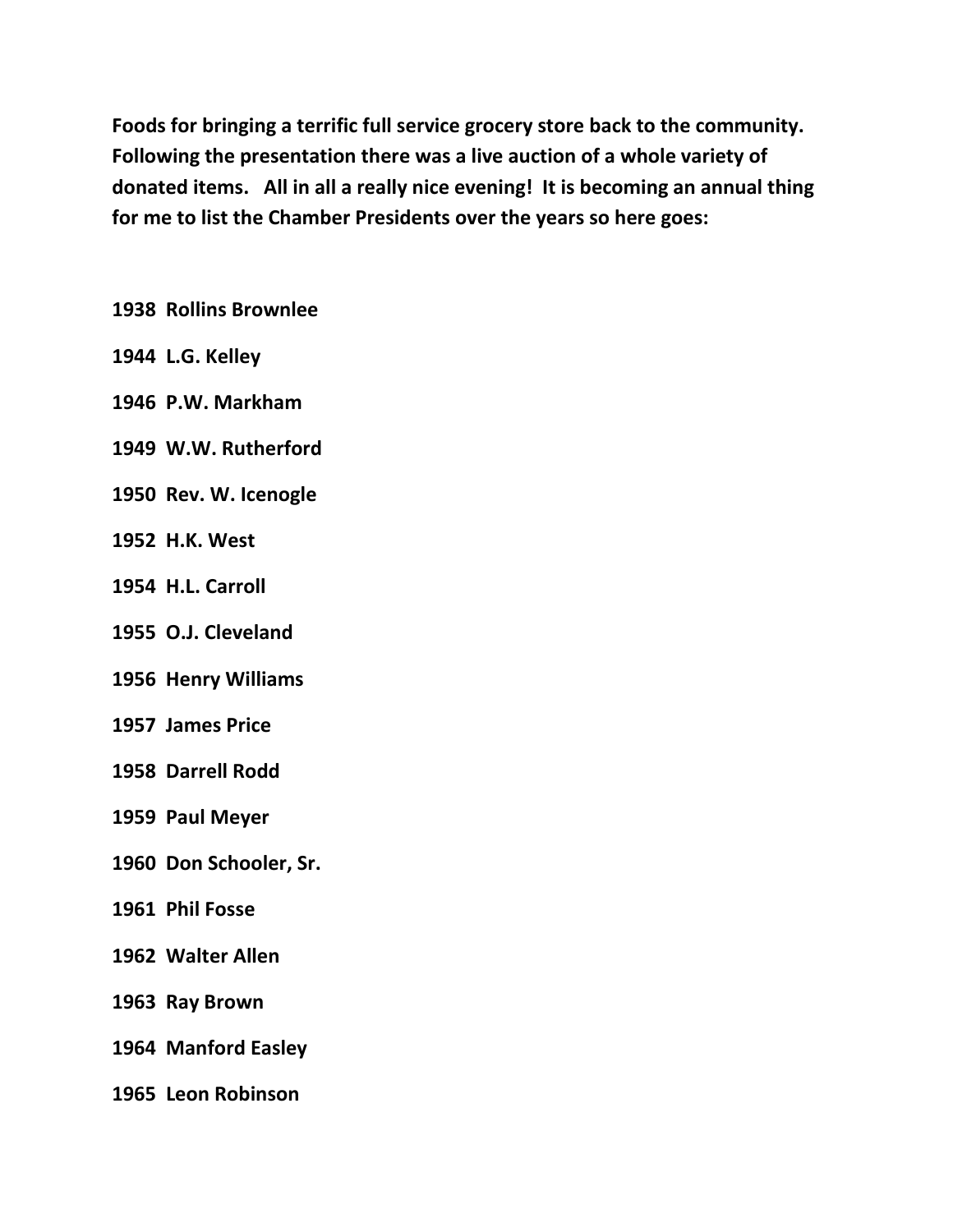- 1966 Wayne Black
- 1967 Dale Smart
- 1968 Raymond Baker
- 1969 Ross Kennedy
- 1970 Dean Mosley
- 1971 Bill Kennedy
- 1972 Mike Baker
- 1973 Bob Burkholder
- 1974 Allen Fisher
- 1975 Howard Graff
- 1976 Jack Liebhart
- 1977 Don Olinger
- 1978 Harry Wolfe
- 1979 Dr. W.B. Copple
- 1980 Junior Kearns
- 1981 Rick Austin
- 1982 Bill Dorsey
- 1983 Gary Redmon
- 1984 Jack Jett
- 1985 Gary Ball
- 1986 Bob Thudium
- 1987 Jeff Elliott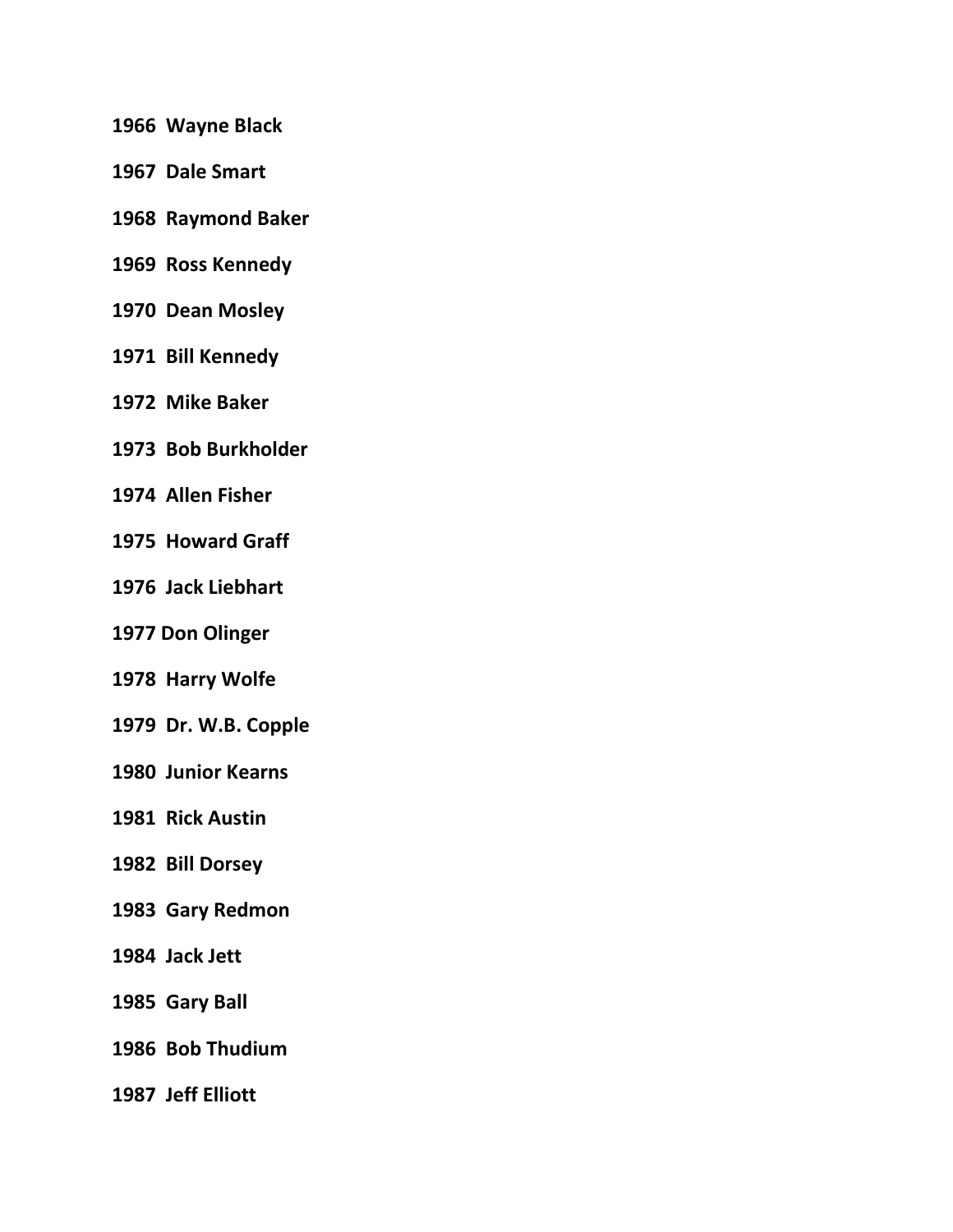- 1988 Dennis Fletcher
- 1989 Jewell Phillips
- 1990 Jim Elliott
- 1991 Jim Elliott
- 1992 Pam Thomas-David
- 1993 Jerry Lindsay
- 1994 Jerry Lindsay
- 1995 Doug Ayers
- 1996 Mary Ann Reed
- 1997 Scott Davis
- 1998 Noel Clark
- 1999 Bob Walgren
- 2000 Carol Hedrick
- 2001 Mary Enyeart
- 2002 Mary Ann Sensenich
- 2003 Mary Ann Sensenich
- 2004 Rod Billingsly
- 2005 Brenda DeVoy
- 2006 Amy Huffmon
- 2007 Jarrod Black
- 2008 Marcia Cunningham
- 2009 Dave Hane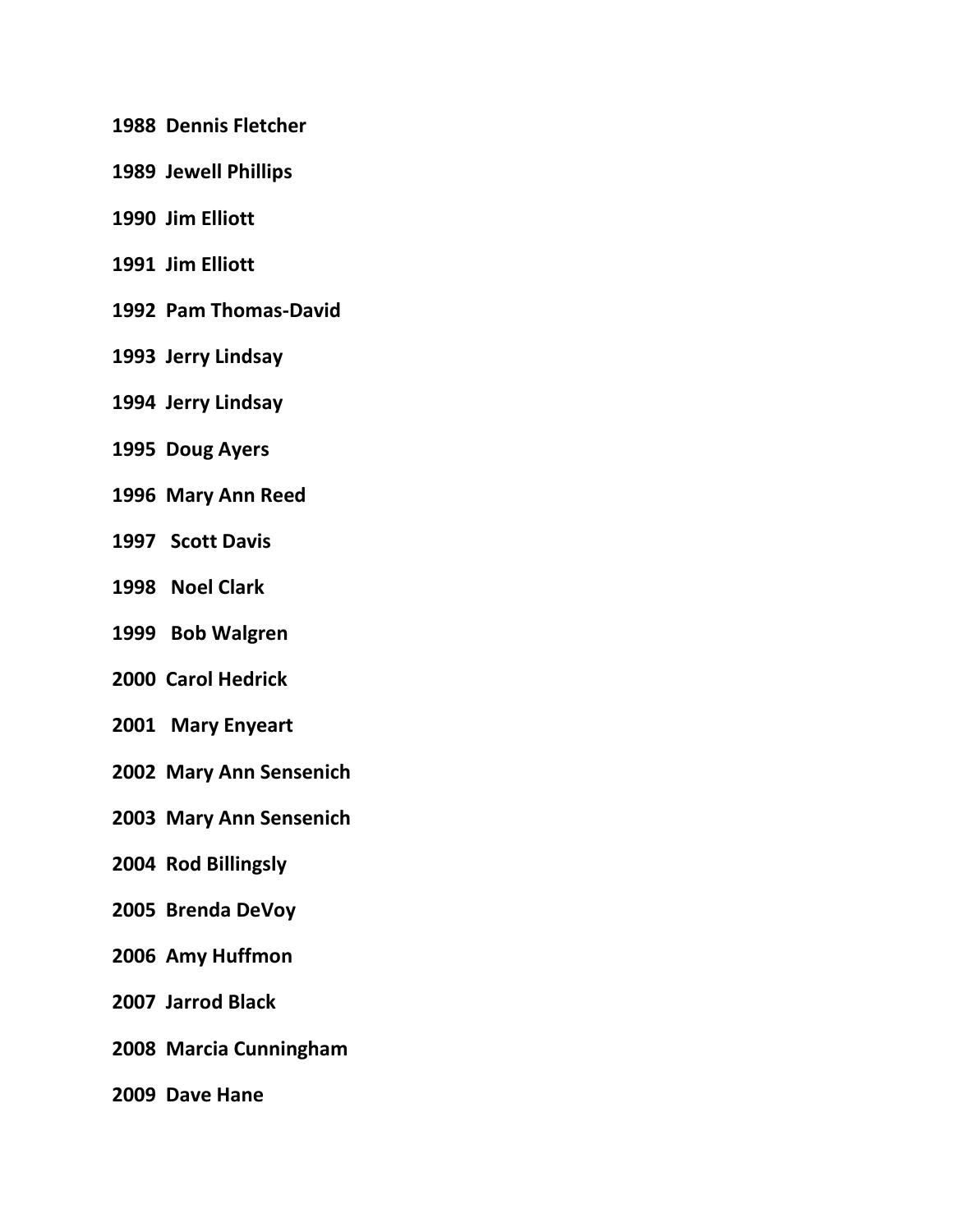2010 Kathy McCurry

2011 Becky Fitzgerald 2012 Renelda Billingsley 2013 Vanessa Lincoln 2014 Monica Baker 2015 Jennifer Norman 2016 Blake DeVoy

Fun Brookfield Memories – I just drove past my Grandmother Ethel Harwood's old house on Meade Street. She bought the Carl & Eva Seitz house after they retired and moved to a vacation home. When Grandmother Ethel first lived there Harley & Rose Tripp lived across the street, and behind their house was the round top style barn where they ran Harley's Music Company. Harley supplied records and juke boxes for every business that had juke boxes, and in the 50's and 60's they were everywhere. Their son Steve graduated a few years ahead of me. I remember him as a pretty good QB on the football field and a pretty talented basketball player.

New Brookfield Retail Business – A new retail business called "The Dollar Tree" will be opening very soon in Brookfield. It has been under construction in the old Esry Grocery Store building on West Lockling, next door to the Chinese Restaurant. Workers have been busy constructing a store within the previous grocery store building and have constructed a very attractive new front to their own entrance. We have very good reports from Dollar Tree Stores in other communities and look forward to shopping this brand new retailer in our community!!

 $10<sup>th</sup>$  Annual Brookfield Leadership Academy Graduation – This year the Brookfield Area Growth Partnership Leaderhip Academy graduated 11 students. In total the Academy has graduated 159 local people with an astonishing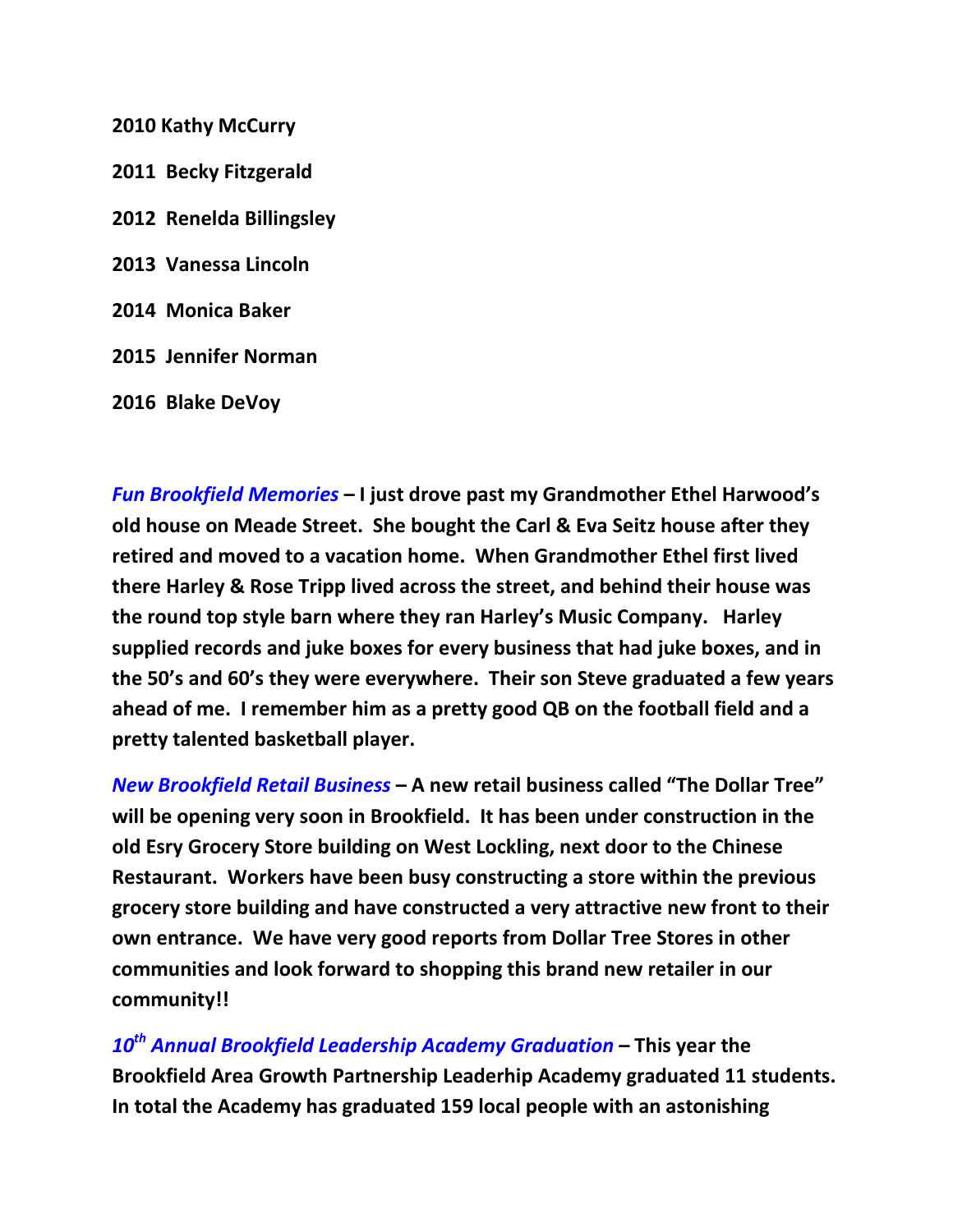number of them having assumed leadership roles throughout the Community, both in elected offices and volunteer Boards and Commissions. Our Graduates for this year include; Ashton Brockman, Stacey Brown, Drew Elliott, Shelby Gardner, Kim Goosey, Aerin Hall, Jordan Hasty, Lisa Hoskins, Joy Munsterman, Maggie Munsterman and Jill Wikle. Congrats to our grads and we wish them well as they seek leadership roles within our community!

Alumni Weekend is Upon Us! Our community hopes for a huge crowd this year. Attached is Alumni Weekend information and where to pre-register. I think everyone will be pleased with the "new" East Twin Park and performance pavilion. Much work and generous donations made this possible. We hope to finish up fundraising for the West Twin Park by fall and begin restoration of this iconic Park as well.

New Brookfield Aquatic Center – Our new Aquatic Center opened its gates Memorial Day weekend as promised! The turnout over the weekend was terrific as expected and all reports have been very positive. The new Center is located next to the old brick Shelter House in the South City Park. Our old pool was built in 1959 and had become more and more expensive to maintain. We are pleased that the taxpayers were agreeable to funding a new facility! Those considering living in and around our community will be pleased to see this wonderful new facility.

**Birthdays** – June  $1^{st}$ , TJ Hall, Teresa Lark, Teresa Williams, Hurschell Lane, June 2<sup>nd</sup>, Teague Cantrall, Abby McCracken, Randy Rasmussen, Alyson Wade, June 3<sup>rd</sup>, Kacey Collier, Elizabeth Scates, Shannon Scott, June  $4<sup>th</sup>$ , Carl Bunten, Mark Smith, **Donnie Steven (our cousin!),** June 5<sup>th</sup>, Timber Estes, June 6<sup>th</sup>, Zane Still, Butch Mosley, June 7<sup>th</sup>, Sherry Ellison, Mary Stufflebean, June 8<sup>th</sup>, June 9<sup>th</sup>, Matt Parn (our son in law), Pat Gooch, Lauren Bush, June 10<sup>th</sup>, Cheri Pope Hunt, Jone Stufflebean Soloman, Mike Morris, Carolee Hall, Graham Smith, Cathy Wombwell, June  $11^{th}$ , Sarah Holtz, Wilma Helms Jobson, June  $13^{th}$ , Kim Molloy, Jim Bennett,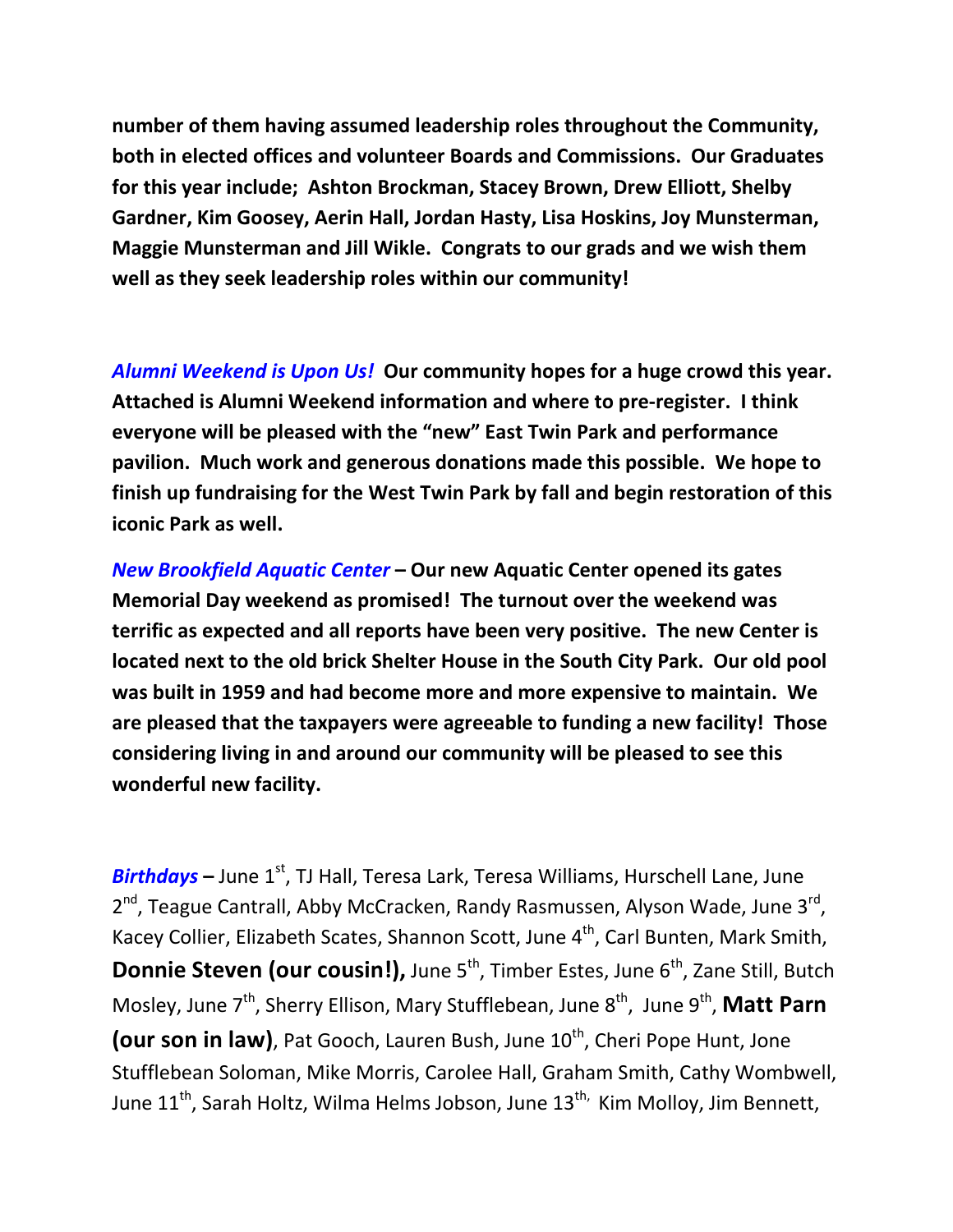James Cowan, Jennifer Darby, June. 14<sup>th</sup>, Abby Sattman, Terry Tschannen, Dennis Calhoun, Lottie Phillips, June 15<sup>th</sup>, Jerry Wine, Caleb Buckallew, Scott Wholgemuth, June 16<sup>th</sup>, Cheryl Hayen Bradley, Kathy Gall, Julie Reese, June 17<sup>th</sup>, George Johnson, Vickie Roberts, Dee Williams, June 18<sup>th</sup>, Jocelyn Lincoln, Eugene Seaboldt, Melissa Sportsman, June 19<sup>th</sup>, Jaida Staddie, our granddaughter, Peggy Price, Vanessa O'Dell, June 21<sup>st</sup>, Ryan Collins, Lela Groes, Shannon Moser, Karen Ewing Bradley, Kathleen Burris, Michael Libby, Addison Rodriguez, June 22<sup>nd</sup>, Ben Keller, Megan Scott, June  $23^{rd}$ , Jennifer Shoemaker, Kylin King, June  $24^{th}$ , Nickolas Mason, Tristian Hamilton, Sue Kimble, Hayden Harms, June 25<sup>th</sup>, JoAnn Bunten, Ashley Grant, June 26<sup>th</sup>, Frances Smith, June 27<sup>th</sup>, Jo Hunt, Daniel Alexander, Samantha Gonzalez, Brandon McKenzie, June 28<sup>th</sup>, Jack Varnedoe, June 29<sup>th</sup>, Kaler Still, June 30<sup>th</sup>, Mason Swift Thudium (our grandson), Jack Ogden, Debbie Lain, Pat Sportsman, Ann Wombwell, July 1<sup>st</sup>, Blake DeVoy, Roman DeVoy, July 4<sup>th</sup>, Kyan Sutch, July 5<sup>th</sup>, Pat Clawson, Mary Lee Moore, July  $6<sup>th</sup>$ , Hannah Thudium, July 7<sup>th</sup>, Rob King, July 8<sup>th</sup>, Butch Dyer, Tiffany Dyer, Marshallyn Smith Shah, Mallory Gonzalez, Morgan McCormick, Bonnie Seaboldt, July 9<sup>th</sup>, Kathy Libby, July 10<sup>th</sup>, Karen Evans, Sue Lambert, Jordan Hulett Lichtenberg, July  $11<sup>th</sup>$ , Garry Logan, Sharron (Hahn '59) McCollum, July 12<sup>th</sup>, Chris Maher, Michael Robinson, July 15<sup>th</sup>, Nathan Roberts, Donna Vickery, Helen Fay, July 16<sup>th</sup>, David Hedrick, Sarah Hedrick, Charlie Reid, Ted Thudium, July 18<sup>th</sup>, Mike Lindsay, Loren Holloway, Dave Renshaw, Cole Renshaw, Linda Mundell Falconer, Sean Hedrick, July 19<sup>th</sup>, Linda Bloss, July 20<sup>th</sup>, Abby Bara, Mike Quigley, July 21<sup>st</sup>, Kim Jenkins Park, Raylee King, July 22<sup>nd</sup>, Emily Beach, Bob Clawson, Matthew Smith, Davon Lark, July 23<sup>rd</sup>, Teresa Wine, Glenn Huffman, Jenna Long, Dillon Brundage, July 24<sup>th</sup>, Rachel Zumbrunnen, July  $25^{th}$ , Abigale Park, July  $26^{th}$ , Cecilia Spath, Monica Baker, July 27<sup>th</sup>, Kelly Watson, July 28<sup>th</sup>, Liz Wilt, Sue Head, Jerry O'Dell, Danielle Broom, July  $29<sup>th</sup>$ , Alex Clawson, Susan Henry, July  $30<sup>th</sup>$ , Andy Saccaro, Chris Cash, Brianna Schneiderheinze, July 31<sup>st</sup>, Isaac Allen, Vivian Graff, Debbie Shouse, Glenn Wombwell.